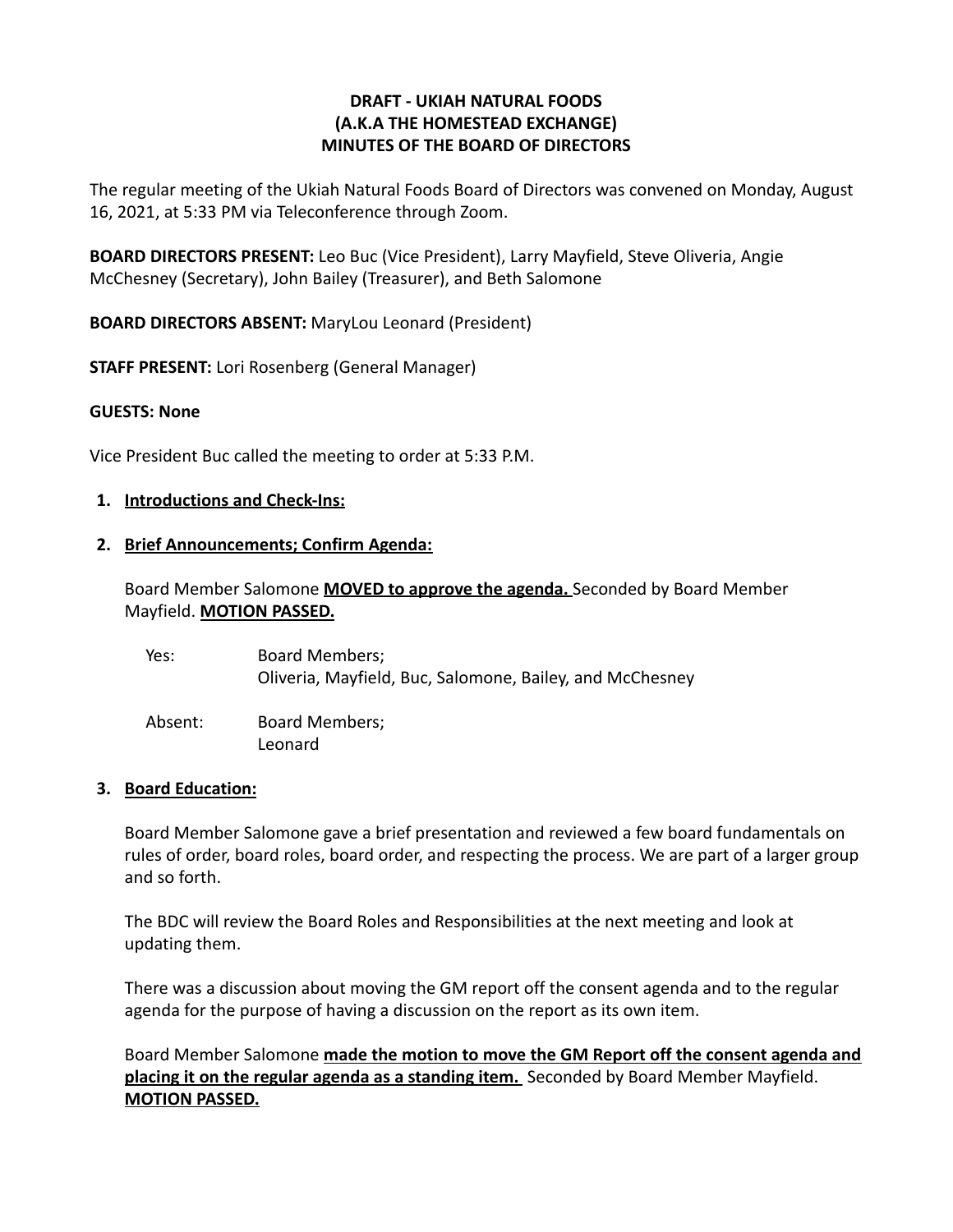### **4. Consent Agenda:**

# Board Member Salomone **MOVED to approve the consent agenda and pulled the GM report and added it to the regular agenda for discussion as a stand-alone item.** Seconded by Board Member Mayfield. **MOTION PASSED.**

| Yes:    | Board Members;<br>Oliveria, Mayfield, Buc, McChesney, Salomone, Bailey, and McChesney |
|---------|---------------------------------------------------------------------------------------|
| Absent: | Board Members;<br>Leonard                                                             |

# **5. GM Report:**

GM Rosenberg stated that she received a thank you card from a member as they really appreciated the webcart and being able to have that option for shopping. The new bike rack is installed and was constructed by a local community member. It is really beautiful. Solar panels will be installed in September. We are still waiting to hear back from the insurance about the claim as the roof needs to be fixed before they can get moving with the solar panels. GM Rosenberg stated that Yvonne the new Marketing Manager has been doing a great job and has great ideas. We are removing forward with different marketing things. We have also hired another person who is bilingual and will be in Yvonne's old position. We will be sending out invites to those who haven't shopped with us and have them come in, give them a t-shirt and try to have them come back and shop with us. Due to the increase in COVID cases, not much community outreach besides two presentations one to the Rotary Club and Kwanis Club. GM Rosenberg stated that they have been selling out of Oco Time's items daily on all their food.

### **6. In-Person Meeting:**

No in-person meeting in September, will revisit again in two months. GM Rosenberg stated that she may or may not be at the November board meeting.

### **7. Diversity, Equity & Inclusion:**

VP Buc inquired if any committees wanted to discuss EDI conversations from their committees. Finance and BDC will add it to their agendas for the next meeting.

GM Rosenberg stated that she had a committee charter on EDI from another Coop Ashland and that she would be able to scan and send what they had to the Board. In the May Bulletin from NCG adopted an EDI vision statement and she read the statement to the board.

Board Member Salomone stated that the California State Water Board is the regulatory Agency for all water and they are developing a draft resolution as they recently had a workshop. It sounds like it's just an internal document about how the state water board has a lot of employees and how they're going to address Equity, Diversity, and Inclusion. Board Member Salomone explained more about the documents and a little bit of history behind the water board and how